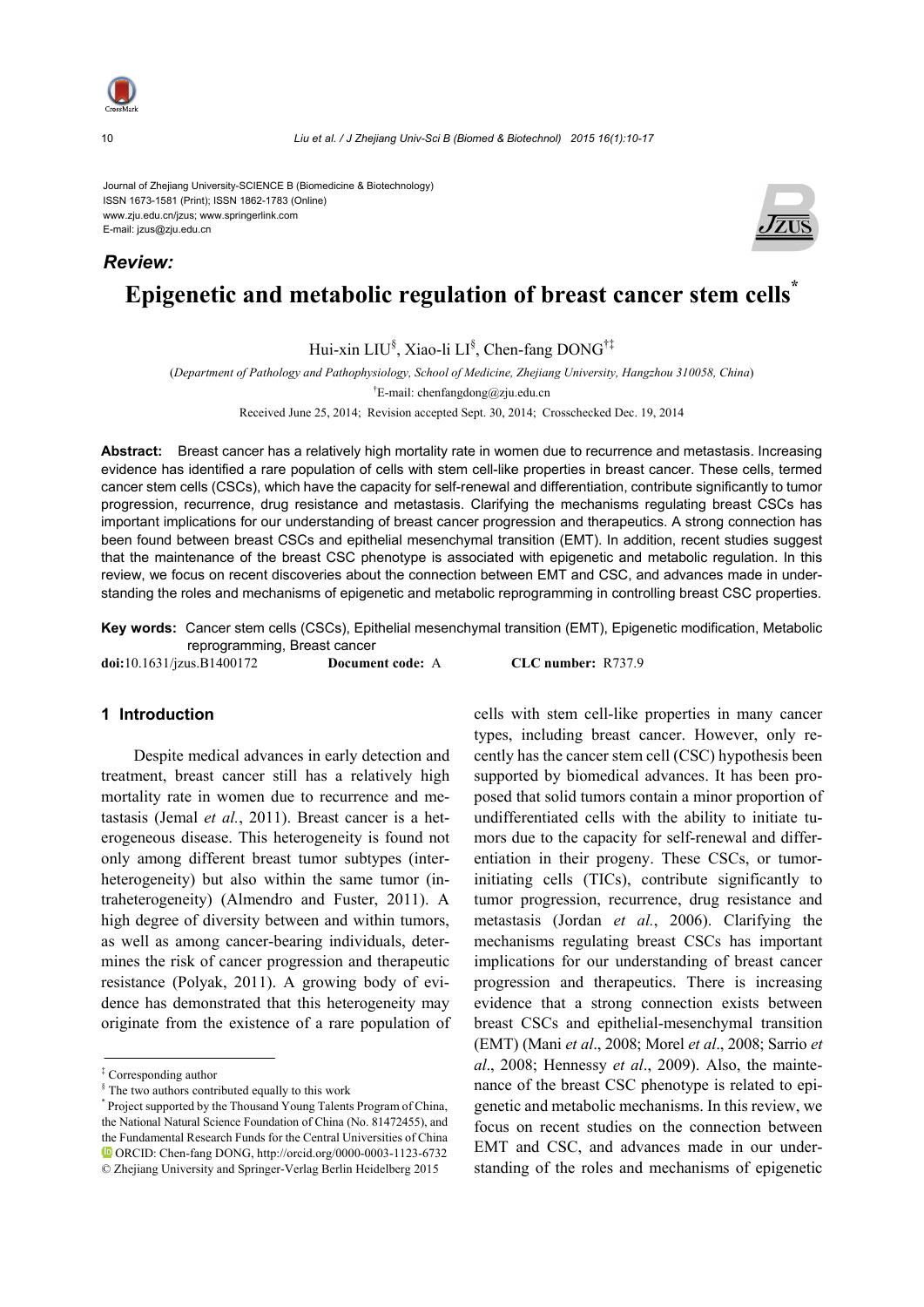and metabolic reprogramming in controlling breast CSC properties.

#### **2 CSC hypothesis and breast CSCs**

According to the CSC hypothesis, a tumor is organized as a hierarchy, in which a small subset of CSCs resides at the apex, and terminally differentiated cells lie at the bottom. This hierarchy contributes to the formation of the heterogeneous bulk of the tumor. On the one hand, CSCs can sustain their 'stemness' by symmetrical self-renewal. On the other hand, they can generate lineage-committed progenitor and differentiated cells by asymmetrical division (Wicha *et al*., 2006).

Al-Hajj *et al.* (2003) first discovered the existence of CSCs in human breast cancer. Cells with an  $ESA^+/CD44^+/CD24^{-/low}/linear$ lineage<sup>–</sup> phenotype were isolated from primary breast cancers using fluorescenceactivated cell sorting (FACS). This phenotype was more tumorigenic than the  $CD44^{\dagger}/CD24^{\dagger}$  cell population. Indeed, only 200 cells with this phenotype were able to generate tumors consistently after transplantation into the mammary fat pads of non-obese diabetic/severe combined immunodeficient (NOD/SCID) mice, whereas as many as  $20000 \text{ CD}44^{\text{+}}/\text{CD}24^{\text{+}}$  cells failed to form tumors. Subsequently, Ginestier *et al.* (2007) identified that as few as 20 cells with a CD44high/CD24low/ALDHhigh profile were able to form tumors.

Organ-specific stem cells have the capacity for self-renewal and differentiation into the cell types that comprise each organ (Dontu *et al*., 2003). It is now becoming evident that CSCs can generate different subtypes of breast cancer cells due to limited or aberrant differentiation (Proia *et al*., 2011; Driessens *et al*., 2012; Gerhard *et al*., 2012; Keller *et al.*, 2012). Breast cancer has been divided into six distinct subtypes based on gene expression profiling: the luminal A, luminal B, basal-like, claudin-low, HER2/ERBB2 overexpressing, and normal-breast-like subtypes. The differences in tumor subtypes are hypothesized to reflect differences in the cell of origin (Perou *et al*., 2000). Basal-B/claudin-low and metaplastic cancers are suggested to originate from primitive basal mammary stem cells, whereas luminal and basal-like tumors may be generated from luminal progenitors.

Indeed, Proia *et al*. (2011) have found that luminal progenitors are the cells of origin for basal-like breast cancers with *BRCA1* and *TP53* mutations. Consistent with this notion, luminal progenitor cells induced by oncogenes can give rise to luminal, basal-like, and possibly HER2 subtypes of breast cancers (Driessens *et al*., 2012; Gerhard *et al*., 2012; Keller *et al*., 2012).

### **3 EMT and CSCs**

EMT is an essential process for morphogenetic events in embryonic development, tissue remodeling, wound healing and metastasis, which enables polarized epithelial cells to acquire a motile mesenchymal phenotype (Polyak and Weinberg, 2009; Thiery *et al*., 2009). Loss of E-cadherin expression as an important hallmark of EMT has been correlated with increased metastasis in several tumor types, whereas re-expression of E-cadherin inhibits tumor cell invasion and metastasis (Polyak and Weinberg, 2009; Thiery *et al*., 2009). EMT is required for the first step of the tumor metastasis cascade, as differentiated epithelial cells are not capable of migration and invasion. However, cells with a mesenchymal phenotype cannot develop macrometastasis due to their weak capability for adhesion and proliferation. These cells can be regulated by the reversion of EMT, a process termed mesenchymal to epithelial transition (MET), to colonize new sites and create secondary tumors in distant organs (Nieto, 2011). Thus, EMT is a dynamic and reversible process, which switches between on and off states during the metastasis process.

Breast CSCs can interconvert between a stem cell and a non-stem cell state due to their plasticity. Meyer *et al.* (2009) first reported that non-stem cells (CD44<sup>+</sup>/CD24<sup>+</sup>) were able to generate CD44<sup>+</sup>/CD24<sup>-</sup> breast CSCs with tumorigenic properties in breast cancer cell lines and *vice versa*. Subsequent studies found that breast CSCs could differentiate into other cell phenotypes, whereas luminal and basal cells could give rise to a similar proportion of breast CSCs (Gupta *et al*., 2011). Therefore, a shift between a stem cell and a non-stem cell state can occur in specific conditions. This shift is quite similar to the previously described cancer cell plasticity when undergoing EMT or MET. Indeed, growing evidence has demonstrated that EMT can be induced in human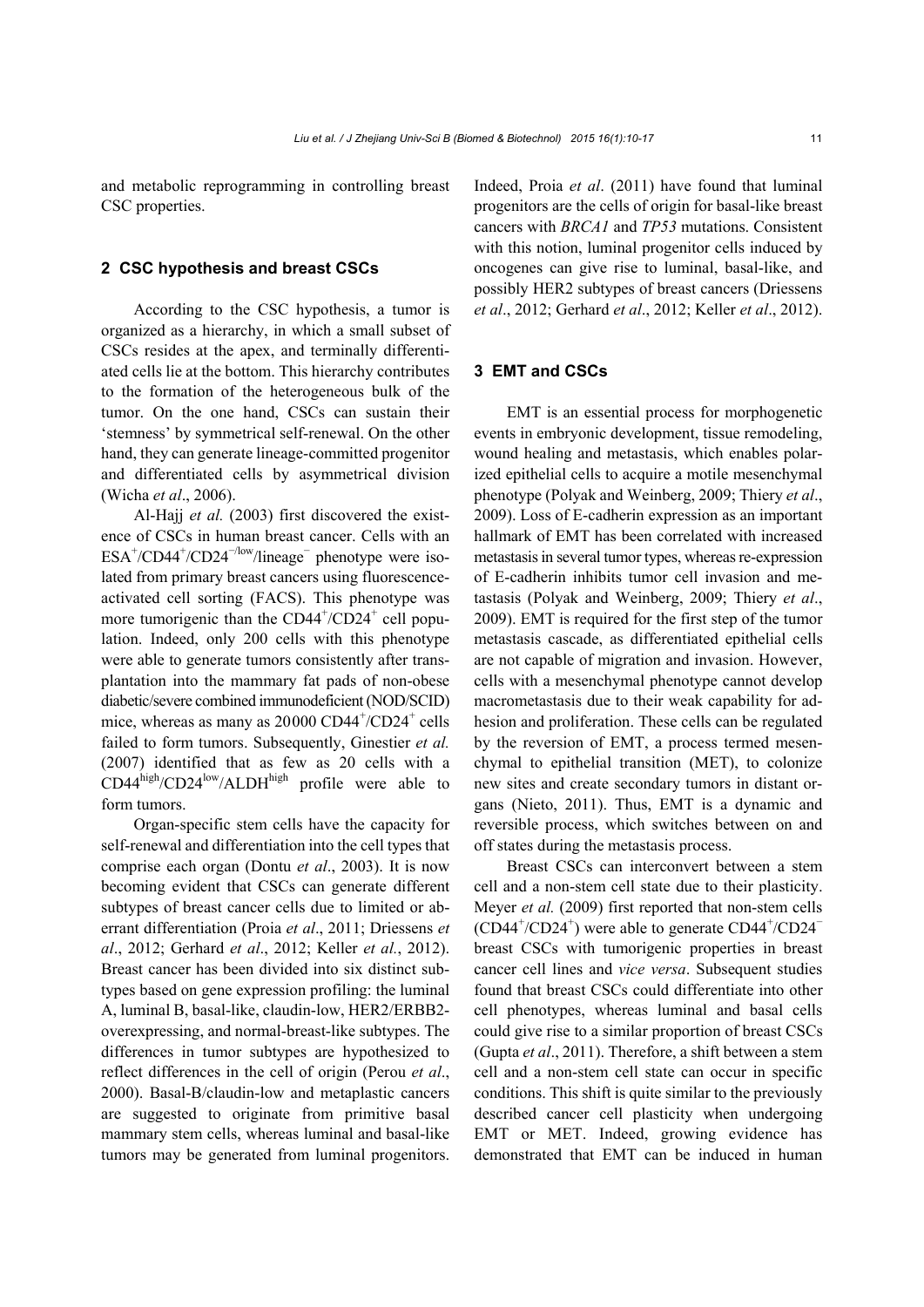mammary epithelial cells either by treatment with transforming growth factor-β (TGF-β) or by ectopic expression of Snail or Twist, leading to the acquisition of the  $CD44^{\degree}/CD24^{-/low}$  profile, as well as significantly increased mammosphere formation (Mani *et al*., 2008; Morel *et al*., 2008; Sarrio *et al*., 2008; Hennessy *et al*., 2009). These results indicate that EMT confers stem cell-like properties on tumor cells, thus making them more tumorigenic and invasive. Interestingly, breast CSCs with a CD44<sup>+</sup>/CD24<sup>-/low</sup> phenotype also exhibit EMT traits, such as reduced expression of E-cadherin and increased expression of vimentin, fibronectin, and EMT inducers (Snail, Slug, and Twist) (Fillmore and Kuperwasser, 2007; Blick *et al*., 2010). These findings suggest that CSC and EMT may share similar regulatory mechanisms due to their tight interconnections.

#### **4 Epigenetic regulation of breast CSCs**

Stem cells are linked to a high degree of plasticity, which is required for cell renewal and differentiation. This plasticity is able to be maintained by reversible epigenetic modifications, including DNA methylation, histone modifications, and non-coding RNA modulation (Shah and Allegrucci, 2012). This epigenetic regulation affects gene expression without changing the DNA sequence. Epigenetic modifications also are known to contribute to different stages of tumor development, including initiation, invasion, and metastasis, by controlling CSC plasticity (Allegrucci *et al.*, 2007).

Epigenetic modifications are known to regulate transcriptional plasticity and are important for gene activation and repression during stem/progenitor differentiation. Histone modification is an epigenetic mechanism important for chromatin remodeling. The histone amino-terminals are frequently subject to post-translational modifications, including acetylation, methylation, phosphorylation, and ubiquitination. Among these modifications, acetylation and methylation are considered as potential marks for carrying epigenetic information through cell divisions and conferring unique transcriptional potential (Barski *et al*., 2007; Campos and Reinberg, 2009). The most well characterized modifications are the methylations of the Lys9 and Lys27 residues of histone H3

(H3K9me2/3 and H3K27me3), which represses gene expression, and H3K4me3 and H3K9 acetylation (H3K9ac), which is associated with gene activation (Shi, 2007). Over-expression of some epigenetic modifiers has been found to induce breast CSC plasticity. For example, the polycomb protein EZH2 has been observed to over-express in high-grade breast cancers, and plays a fundamental role in controlling stem cell self-renewal and differentiation (Bracken *et al*., 2006; Holm *et al*., 2012). In addition, high expression of *SUZ12*, a member of the polycombrepressor complex 2, is known to regulate the transcription of genes essential for maintaining the pluripotency and self-renewal of stem/progenitor cells (Lee *et al*., 2006; Pasini *et al*., 2007). DNA methylation has been shown to control gene expression by transcriptional repression and formation of heterochromatin during development, differentiation, and carcinogenesis (McCabe *et al*., 2009). Epigenetic silencing of genes important for pluripotency and self-renewal by promoter methylation is an essential step in mammary epithelial differentiation. We have mentioned above that  $CD44^{\degree}/CD24^{-/low}$  cells display stem/progenitor characteristics and undergo lineagespecific differentiation (Al-Hajj *et al*., 2003). Interestingly, genes related to cellular stemness were hypomethylated and highly expressed in CD44<sup>+</sup>/ CD24<sup>−</sup>/low cells compared with the three other differentiated cell types. For example, hypermethylation at the promoters of SUZ12 gene targets was observed in  $CD24^+$  cells, but not in  $CD44^+$ /CD24<sup>-/low</sup> cells, indicating that acquired DNA methylation may result in permanent silencing of SUZ12 targets during mammary epithelial differentiation (Bloushtain-Qimron *et al*., 2008). The key roles played by miRNAs in the proper maintenance of CSCs have been revealed recently (Mallick *et al*., 2011). Regulation of miRNA expression might induce the transformation of a lineage-restricted cell into a CSC (Greene *et al*., 2010). Recent studies have shown the critical role of miRNA in the breast CSC phenotype (Yu *et al*., 2007; Shimono *et al*., 2009; Wellner *et al*., 2009). The silencing of *let-7* contributes to the maintenance of the self-renewal capacity and undifferentiated status in both normal cells and CSCs of the breast (Yu *et al*., 2007). Another example is *miR-200*, which can inhibit expression of BMI1 (a known self-renewal regulator) by binding to the 3' UTR of BMI1 (Shimono *et al*.,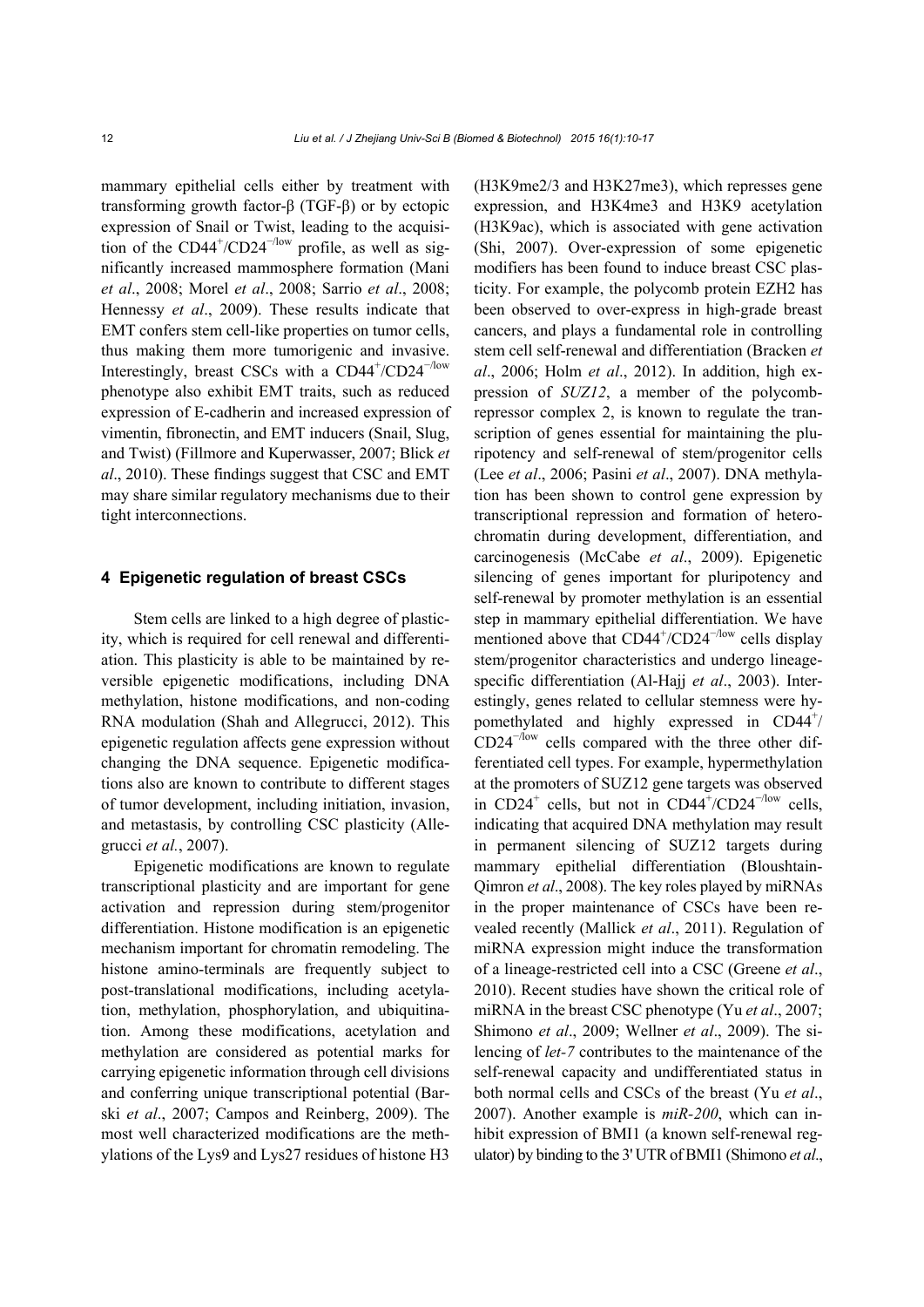2009). In addition, *miR-200* as a stemness-inhibiting miRNA can be repressed by the EMT activator ZEB1 (Wellner *et al*., 2009). Consistent with this notion, the epigenetic silencing of *miR-200* was observed in breast CSCs (Yu *et al*., 2007). Together, the flexibility of these epigenetic modifications provides a rapid switch for regulating gene expression during the differentiation process, while retaining cellular plasticity in response to developmental and microenvironmental signals.

The cellular plasticity of CSCs is determined by the EMT program and can be memorized and passed on to daughter cells by epigenetic modifications (Reik, 2007; Campos and Reinberg, 2009; Cedar and Bergman, 2009). Histone lysine methylation plays vital roles in regulating gene expression and chromatin organization. H3K9 methylation is a well-conserved epigenetic mark for heterochromatin formation and transcriptional silencing. Methylation of H3K9 occurs in euchromatin, which requires mono- and dimethylation (H3K9me1 and H3K9me2) mostly by G9a, and in heterochromatin, which involves trimethylation (H3K9me3) mainly by Suv39H1/2 (Grewal and Jia, 2007; Mohn and Schubeler, 2009). The chromatin structure can be regulated by the histone code that can be written by epigenetic enzymes and read by transcription factors or various binding proteins. Snail, as a transcription factor and EMT inducer, contains DNA-binding domain zinc-finger motifs and can bind to a specific DNA motif (E-box sequence) on the promoter of E-cadherin. Using an unbiased protein affinity purification-mass spectrometry coupled technology, we have identified some Snail-binding chromatin modifying enzymes in cells stably expressing human Snail (Lin *et al*., 2010). We screened several interesting candidates among these enzymes, including G9a and Suv39H1. Our study found that Snail interacted with G9a both *in vitro* and *in vivo* and was required for the enrichment of G9a and the corresponding H3K9me2 at the E-cadherin promoter. DNA methylation is mediated by a family of highly related DNA methyltransferase enzymes (DNMT1, DNMT3a, and DNMT3b) and commonly occurs in the promoter region of genes (Cedar and Bergman, 2009; McCabe *et al*., 2009). According to our study, Snail also can interact with DNMT1, DNMT3a and DNMT3b, and is responsible for DNA methylation on the promoter of E-cadherin. Our studies also clearly

demonstrated that abolishing Snail-mediated epigenetic regulation led to re-expression of E-cadherin and the reversal of EMT. This suggests that these epigenetic enzymes are able to be recruited to the E-cadherin promoter by Snail to cooperatively cause transcriptional silencing of E-cadherin, thereby becoming involved in the EMT process (Dong *et al*., 2012). We also investigated another screened Snailbinding protein, Suv39H1. The interaction of Suv39H1 with Snail was critical for the enrichment of H3K9me3 on the E-cadherin promoter in breast cancer cells, and knockdown of Suv39H1 re-activated E-cadherin expression, suggesting a critical role for Suv39H1 in the induction of EMT (Dong *et al*., 2013a). Furthermore, we identified that knockdown of Snail, G9a and Suv39H1 expression suppressed cell migration and invasion *in vitro* and inhibited metastasis *in vivo* (Dong *et al*., 2012; 2013a), indicating the critical role of Snail-mediated epigenetic regulation in inducing EMT and sustaining the phenotype of breast CSCs.

#### **5 Metabolic reprogramming in breast CSCs**

Somatic cells rely primarily on mitochondrial oxidative phosphorylation (OXPHOS) for their energy production, whereas pluripotent cells mainly use glycolysis (Facucho-Oliveira and St. John, 2009; Armstrong *et al*., 2010; Prigione *et al*., 2010). Using an induced pluripotent stem cell (iPSC) as a model in stem cell reprogramming, both glucose uptake and lactate production were higher in iPSCs than in their parental fibroblasts, whereas oxygen consumption was lower. Metaboproteome analysis also revealed that iPSCs had elevated levels of glycolytic enzymes and decreased levels of electron transport chains compared with their parental fibroblasts. Stimulating glycolysis by elevating media glucose levels increased reprogramming efficiency, whereas inhibition of glycolysis reduced reprogramming (Zhu *et al*., 2010; Folmes *et al*., 2011). These findings suggest that the process of reprogramming is associated with a major bioenergetic restructuring to facilitate a conversion from somatic mitochondrial oxidation to a glycolysis-dependent pluripotent state. Our recent study has shown that metabolic reprogramming contributes to the acquisition of CSC properties in breast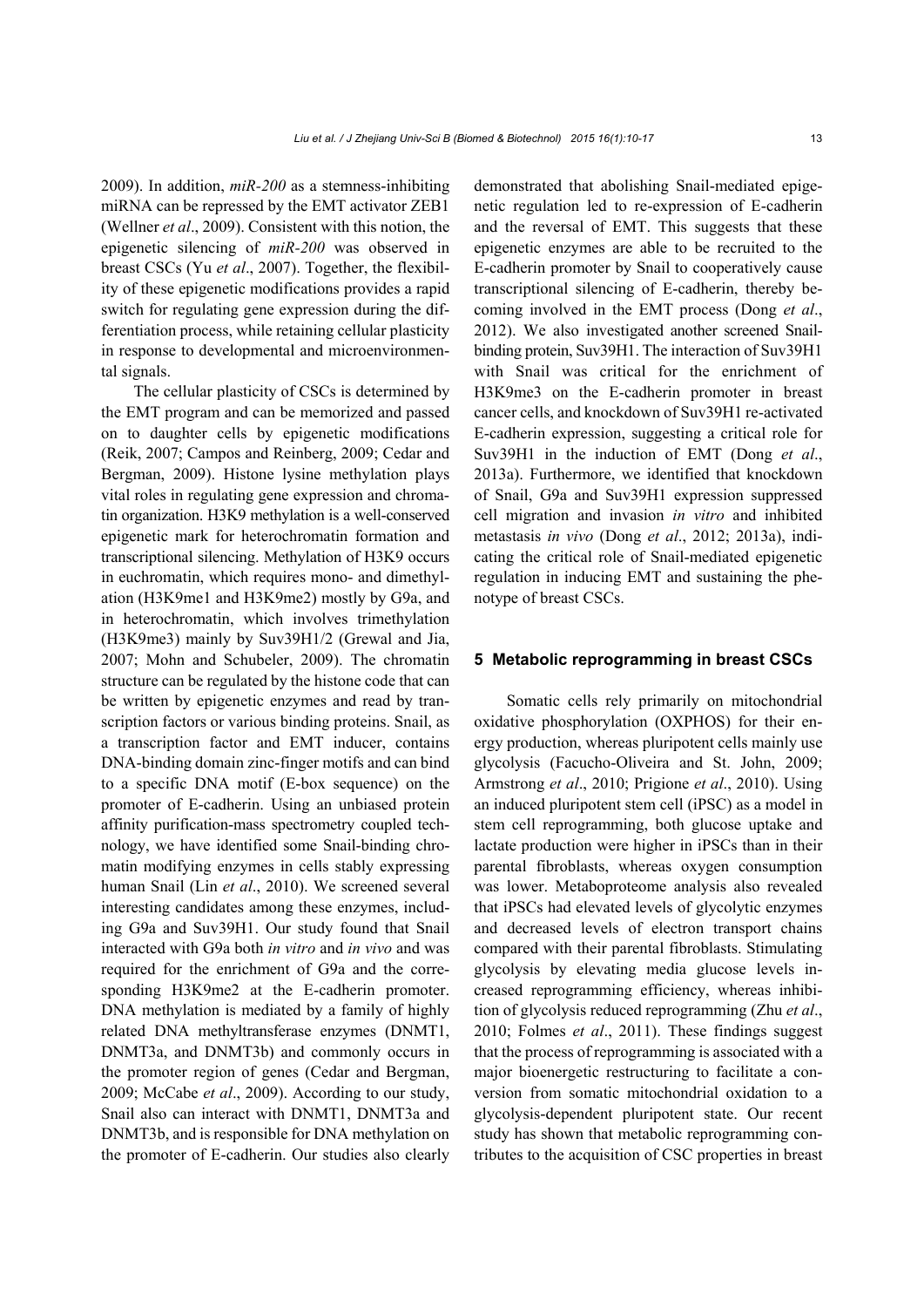cancer cells (Dong *et al*., 2013b). Loss of fructose-1,6-bisphosphatase (FBP1), a rate-limiting enzyme in gluconeogenesis, which catalyzes the splitting of fructose-1,6-bisphosphate (F-1,6-BP) into fructose 6-phosphate and inorganic phosphate, results in a metabolic switch from OXPHOS to aerobic glycolysis in breast cancer cells. Interestingly, loss of FBP1 by Snail-mediated repression is critical for the maintenance of breast CSCs. Indeed, expression of FBP1 in MDA-MB231 and MDA-MB435 cells dramatically reduces the percentage of  $ESA^+/CD44^+$ /  $CD24^{-/low}$  population and mammosphere formation, whereas knockdown of FBP1 leads to a remarkable increase in the proportion of the population with a CSC phenotype in luminal MCF7 cells. Together, these results indicate that the glycolytic switch due to the loss of FBP1 expression favors the reprogramming of stem cell-like characters in breast cancer.

In the hematopoietic stem cell (HSC) compartment, protection from oxidative stresses, such as reactive oxygen species (ROS) and superoxide, generated mainly by OXPHOS, is critical for the maintenance of self-renewal (Tothova *et al*., 2007). Similar to HSCs, human and mouse breast CSCs maintain low levels of ROS (Diehn *et al*., 2009). These intriguing findings indicate that the selfrenewal potential of CSCs in different tissues may be sensitive to levels of ROS, and that the glycolytic switch reduces ROS and facilitates the maintenance of the pluripotent state in CSCs. In our study, loss of FBP1 by Snail-mediated repression could decrease mitochondrial ROS by increasing aerobic glycolysis and suppressing oxygen consumption (Dong *et al*., 2013b). ROS can mediate the regulation of the Wnt pathway. The Wnt pathway, which modulates the expression of specific target genes through β-catenin, is a critical regulator of stem cells and CSCs (Clevers, 2006). β-Catenin exists in two transcriptional complexes (Bowerman, 2005): (1) β-catenin promotes cell proliferation and stem cell-like properties through its binding with TCF transcription factors; and (2) β-catenin interacts with FOXO to favor the exit from the cell cycle and entry into quiescence. A low level of ROS activates Wnt signaling and favors the interaction of β-catenin with TCF instead of FOXO. Essers *et al.* (2005) identified that the reduced ROS mediated by loss of FBP1 shifted the interaction of β-catenin towards TCF4 instead of FOXO3a, leading to the activation of the Wnt signaling pathway. Snail-mediated metabolic regulation of EMT may be another important reason for the acquisition of CSC properties in breast cancer. Our study found that ectopic FBP1 expression inhibited morphological changes indicative of EMT, indicating the importance of FBP1 for this event (Dong *et al*., 2013b). These findings are in line with the notion that expression of FBP1 suppresses CSC phenotypes and tumorigenicity. Clinically, loss of FBP1 is linked to poor patient survival. Clearly, metabolic reprogramming by loss of FBP1 not only changes the metabolic phenotype, but also contributes significantly to the increased CSC phenotypes that are associated with the clinically aggressive behavior of breast cancer.

#### **6 Concluding remarks**

Here, we have reviewed the interconnections between CSCs and EMT, and summarized the key roles and mechanisms of epigenetic and metabolic reprogramming in EMT and breast CSCs. The epigenetic and metabolic program in EMT and CSCs is a complicated transcriptional and regulatory network, which reversibly controls the plasticity of EMT and breast CSCs (Fig. 1).



**Fig. 1 Schematic representation of the crosstalk among epigenetic regulation, metabolic reprogramming, EMT, and CSCs**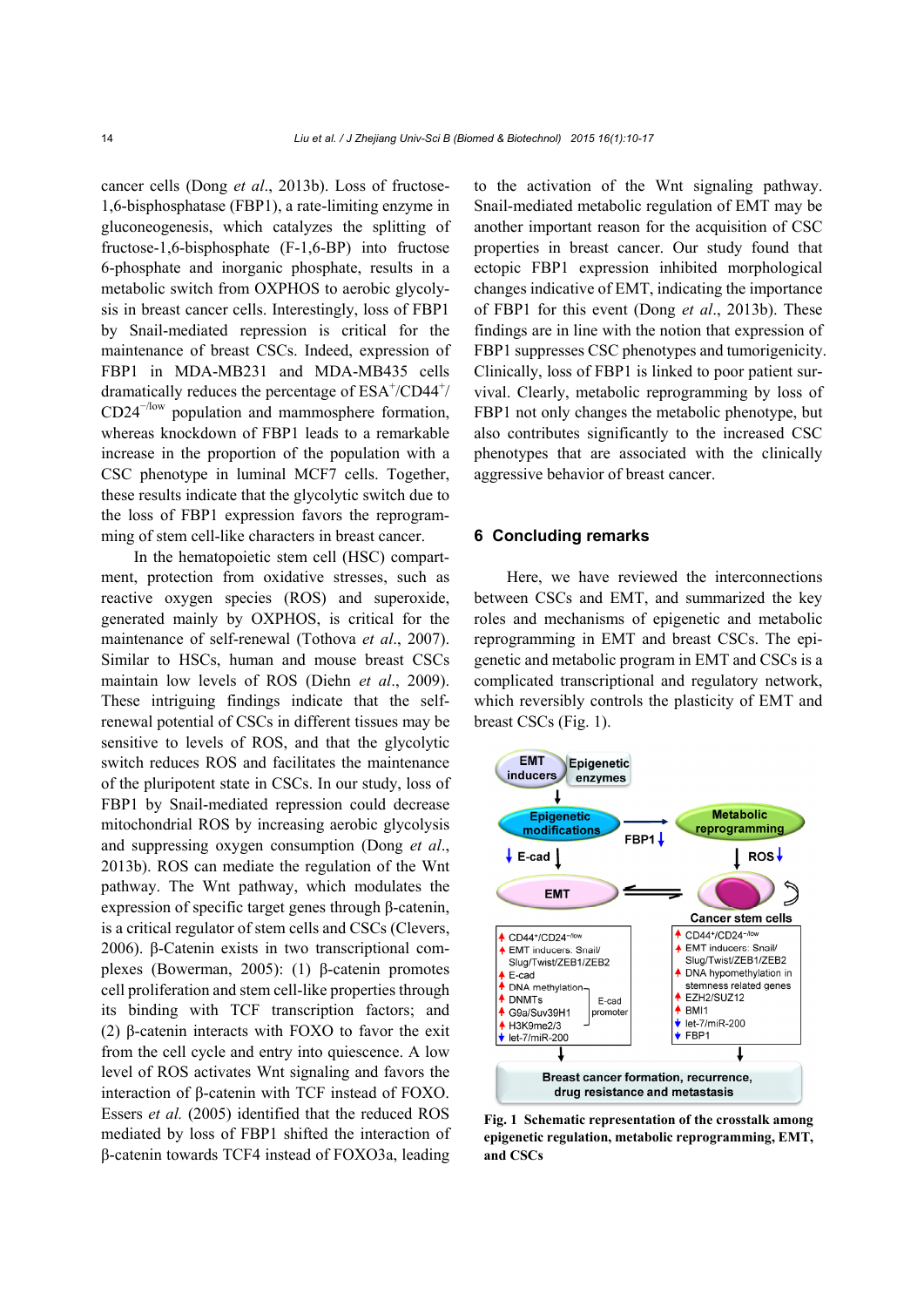Breast CSCs contribute to tumor growth and metastasis and are resistant to conventional therapies, such as chemotherapy and radiotherapy. Theoretically, removing CSCs will stop new tumor growth. Thus, careful assessment of breast CACs and their regulatory networks is needed to devise targeted therapeutic strategies. The plasticity of EMT provides an intriguing mechanism for understanding tumor progression and metastasis, as it allows cancer cells to reversibly transition between epithelial and mesenchymal phenotypes, as well as between stemness and differentiation. Blocking EMT may decrease the invasive ability of cancer cells and increase their sensitivity to traditional therapies. However, the metastatic cells participate in the establishment and stabilization of distant metastases by reversing EMT and regaining epithelial properties. In this regard, simply blocking EMT may not efficiently prevent the cancer metastasis. Thus, more information about the regulatory network of EMT needs to be explored before targeting EMT can become a successful method in managing breast cancer. Epigenetic changes may represent a vulnerable point in the self-defense mechanisms of cancer cells, as epigenetic silencing of tumor-suppressor genes can be reactivated with the right inhibitors. In fact, 5-aza-2'-deoxycytidine, a hypomethylating agent, has been used as a drug for the treatment of acute myeloid leukemia. Thus, identifying inhibitors that act specifically on DNMTs, G9a and/or Suv39H1 may hold a great promise for breast cancer therapy. Interfering with stem cell self-renewal not only is the strategy of choice, but also presents a great challenge because many regulatory mechanisms are shared by CSCs and their normal counterparts. Based on the metabolic difference between breast CSCs and normal cells, elucidating how metabolic reprogramming is involved in maintaining breast CSC properties will provide new strategies for breast cancer treatment. Further clarification of the mechanisms regulating breast CSCs has important implications not only for our understanding of breast cancer, but also for the development of cancer therapeutics.

#### **Acknowledgements**

We apologize to colleagues whose work was not cited here due to our oversight.

#### **Compliance with ethics guidelines**

Hui-xin LIU, Xiao-li LI, and Chen-fang DONG declare that they have no conflict of interest.

This article does not contain any studies with human or animal subjects performed by any of the authors.

#### **References**

- Al-Hajj, M., Wicha, M.S., Benito-Hernandez, A., *et al*., 2003. Prospective identification of tumorigenic breast cancer cells. *PNAS*, **100**(7):3983-3988. [doi:10.1073/pnas.053 0291100]
- Allegrucci, C., Wu, Y.Z., Thurston, A., *et al.*, 2007. Restriction landmark genome scanning identifies culture-induced DNA methylation instability in the human embryonic stem cell epigenome. *Hum. Mol. Genet*., **16**(10):1253- 1268. [doi:10.1093/hmg/ddm074]
- Almendro, V., Fuster, G., 2011. Heterogeneity of breast cancer: etiology and clinical relevance. *Clin. Transl. Oncol.*, **13**(11):767-773. [doi:10.1007/s12094-011-0731-9]
- Armstrong, L., Tilgner, K., Saretzki, G., *et al*., 2010. Human induced pluripotent stem cell lines show stress defense mechanisms and mitochondrial regulation similar to those of human embryonic stem cells. *Stem Cells*, **28**(4): 661-673. [doi:10.1002/stem.307]
- Barski, A., Cuddapah, S., Cui, K., *et al*., 2007. High-resolution profiling of histone methylations in the human genome. *Cell*, **129**(4):823-837. [doi:10.1016/j.cell.2007.05.009]
- Blick, T., Hugo, H., Widodo, E., *et al*., 2010. Epithelial mesenchymal transition traits in human breast cancer cell lines parallel the  $CD44<sup>hi</sup>/CD24<sup>lo/-</sup>$  stem cell phenotype in human breast cancer. *J. Mammary Gland Biol. Neoplasia*, **15**(2):235-252. [doi:10.1007/s10911-010-9175-z]
- Bloushtain-Qimron, N., Yao, J., Snyder, E.L., *et al.*, 2008. Cell type-specific DNA methylation patterns in the human breast. *PNAS*, **105**(37):14076-14081. [doi:10.1073/pnas. 0805206105]
- Bowerman, B., 2005. Cell biology. Oxidative stress and cancer: a β-catenin convergence. *Science*, **308**(5725):1119-1120. [doi:10.1126/science.1113356]
- Bracken, A.P., Dietrich, N., Pasini, D., *et al*., 2006. Genomewide mapping of Polycomb target genes unravels their roles in cell fate transitions. *Genes Dev.*, **20**(9):1123-1136. [doi:10.1101/gad.381706]
- Campos, E.I., Reinberg, D., 2009. Histones: annotating chromatin. *Annu. Rev. Genet.*, **43**(1):559-599. [doi:10. 1146/annurev.genet.032608.103928]
- Cedar, H., Bergman, Y., 2009. Linking DNA methylation and histone modification: patterns and paradigms. *Nat. Rev. Genet.*, **10**(5):295-304. [doi:10.1038/nrg2540]
- Clevers, H., 2006. Wnt/β-catenin signaling in development and disease. *Cell*, **127**(3):469-480. [doi:10.1016/j.cell. 2006.10.018]
- Diehn, M., Cho, R.W., Lobo, N.A., *et al.*, 2009. Association of reactive oxygen species levels and radioresistance in cancer stem cells. *Nature*, **458**(7239):780-783. [doi:10. 1038/nature07733]
- Dong, C., Wu, Y., Yao, J., *et al*., 2012. G9a interacts with Snail and is critical for Snail-mediated E-cadherin repression in human breast cancer. *J. Clin. Invest.*, **122**(4):1469-1486. [doi:10.1172/JCI57349]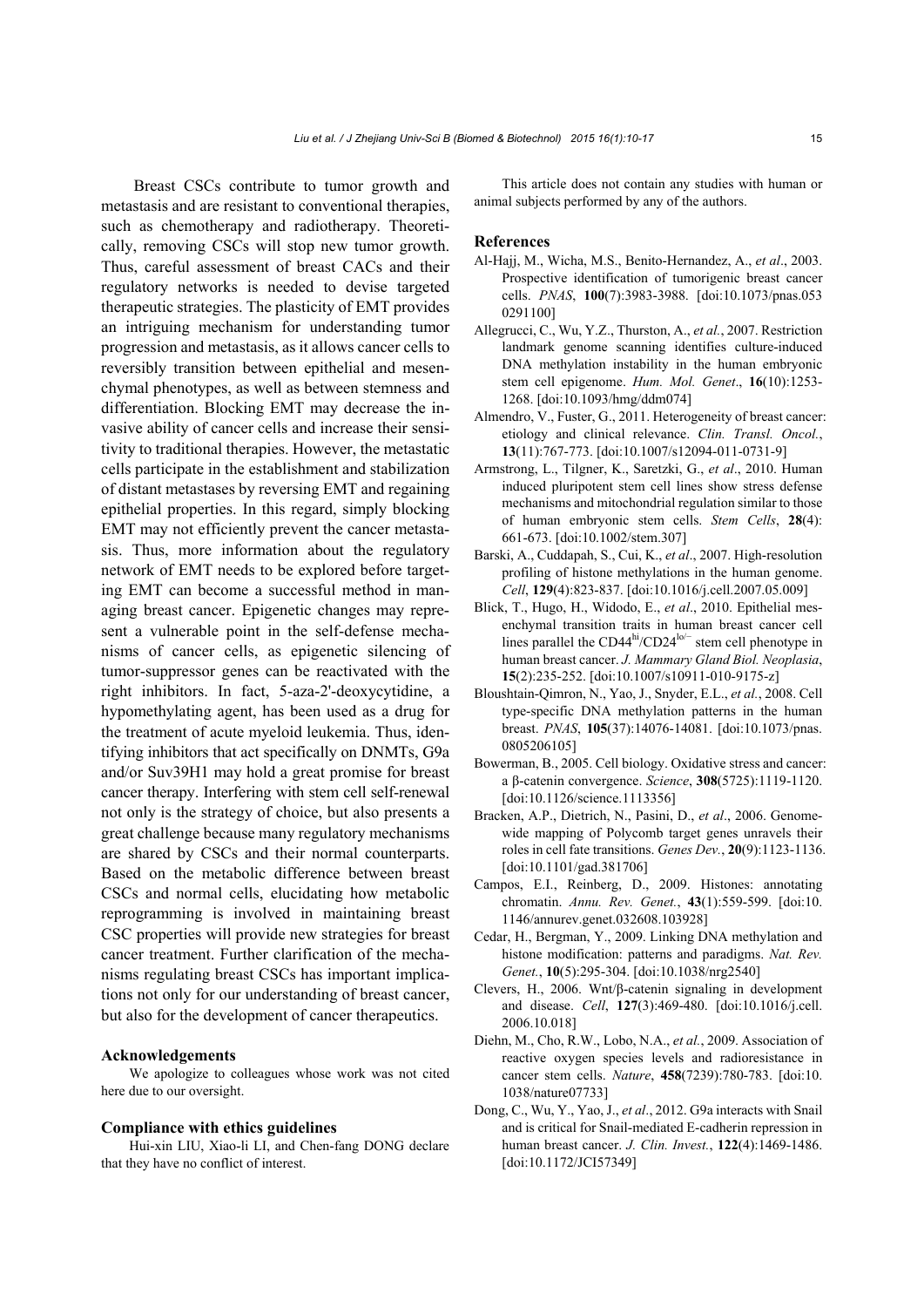- Dong, C., Wu, Y., Yao, J., *et al*., 2013a. Interaction with Suv39H1 is critical for Snail-mediated E-cadherin repression in breast cancer. *Oncogene*, **32**(11):1351-1362. [doi:10.1038/onc.2012.169]
- Dong, C., Yuan, T., Wu, Y., *et al.*, 2013b. Loss of FBP1 by Snail-mediated repression provides metabolic advantages in basal-like breast cancer. *Cancer Cell*, **23**(3):316-331. [doi:10.1016/j.ccr.2013.01.022]
- Dontu, G., Abdallah, W.M., Foley, J.M., *et al*., 2003. *In vitro* propagation and transcriptional profiling of human mammary stem/progenitor cells. *Genes Dev.*, **17**(10): 1253-1270. [doi:10.1101/gad.1061803]
- Driessens, G., Beck, B., Caauwe, A., *et al*., 2012. Defining the mode of tumour growth by clonal analysis. *Nature*, **488**(7412):527-530. [doi:10.1038/nature11344]
- Essers, M.A., de Vries-Smits, L.M., Barker, N., *et al*., 2005. Functional interaction between β-catenin and FOXO in oxidative stress signaling. *Science*, **308**(5725):1181-1184. [doi:10.1126/science.1109083]
- Facucho-Oliveira, J.M., St. John, J.C., 2009. The relationship between pluripotency and mitochondrial DNA proliferation during early embryo development and embryonic stem cell differentiation. *Stem Cell Rev. Rep.*, **5**(2): 140-158. [doi:10.1007/s12015-009-9058-0]
- Fillmore, C., Kuperwasser, C., 2007. Human breast cancer stem cell markers CD44 and CD24: enriching for cells with functional properties in mice or in man. *Breast Cancer Res*., **9**(3):303.
- Folmes, C.D., Nelson, T.J., Martinez-Fernandez, A., *et al*., 2011. Somatic oxidative bioenergetics transitions into pluripotency-dependent glycolysis to facilitate nuclear reprogramming. *Cell Metab.*, **14**(2):264-271. [doi:10.1016/ j.cmet.2011.06.011]
- Gerhard, R., Ricardo, S., Albergaria, A., *et al*., 2012. Immunohistochemical features of claudin-low intrinsic subtype in metaplastic breast carcinomas. *Breast*, **21**(3): 354-360. [doi:10.1016/j.breast.2012.03.001]
- Ginestier, C., Hur, M.H., Charafe-Jauffret, E., *et al.*, 2007. ALDH1 is a marker of normal and malignant human mammary stem cells and a predictor of poor clinical outcome. *Cell Stem Cell*, **1**(5):555-567. [doi:10.1016/j. stem.2007.08.014]
- Greene, S.B., Herschkowitz, J.I., Rosen, J.M., 2010. Small players with big roles: microRNAs as targets to inhibit breast cancer progression. *Curr. Drug Targets*, **11**(9): 1059-1073. [doi:10.2174/138945010792006762]
- Grewal, S.I., Jia, S., 2007. Heterochromatin revisited. *Nat. Rev. Genet.*, **8**(1):35-46. [doi:10.1038/nrg2008]
- Gupta, P.B., Fillmore, C.M., Jiang, G., *et al*., 2011. Stochastic state transitions give rise to phenotypic equilibrium in populations of cancer cells. *Cell*, **146**(4):633-644. [doi:10.1016/j.cell.2011.07.026]
- Hennessy, B.T., Gonzalez-Angulo, A.M., Stemke-Hale, K., *et al.*, 2009. Characterization of a naturally occurring breast cancer subset enriched in epithelial-to-mesenchymal transition and stem cell characteristics. *Cancer Res.*,

**69**(10):4116-4124. [doi:10.1158/0008-5472.CAN-08-3441]

- Holm, K., Grabau, D., Lovgren, K., *et al.*, 2012. Global H3K27 trimethylation and EZH2 abundance in breast tumor subtypes. *Mol. Oncol.*, **6**(5):494-506. [doi:10.1016/j. molonc.2012.06.002]
- Jemal, A., Bray, F., Center, M.M., *et al*., 2011. Global cancer statistics. *CA Cancer J. Clin.*, **61**(2):69-90. [doi:10.3322/ caac.20107]
- Jordan, C.T., Guzman, M.L., Noble, M., 2006. Cancer stem cells. *N. Engl. J. Med.*, **355**(12):1253-1261. [doi:10.1056/ NEJMra061808]
- Keller, P.J., Arendt, L.M., Skibinski, A., *et al.*, 2012. Defining the cellular precursors to human breast cancer. *PNAS*, **109**(8):2772-2777. [doi:10.1073/pnas.1017626108]
- Lee, T.I., Jenner, R.G., Boyer, L.A., *et al.*, 2006. Control of developmental regulators by Polycomb in human embryonic stem cells. *Cell*, **125**(2):301-313. [doi:10.1016/ j.cell.2006.02.043]
- Lin, Y., Wu, Y., Li, J., *et al*., 2010. The SNAG domain of Snail1 functions as a molecular hook for recruiting lysine-specific demethylase 1. *EMBO J.*, **29**(11):1803-1816. [doi:10.1038/emboj.2010.63]
- Mallick, B., Chakrabarti, J., Ghosh, Z., 2011. MicroRNA reins in embryonic and cancer stem cells. *RNA Biol.*, **8**(3): 415-426. [doi:10.4161/rna.8.3.14497]
- Mani, S.A., Guo, W., Liao, M.J., *et al.*, 2008. The epithelialmesenchymal transition generates cells with properties of stem cells. *Cell*, **133**(4):704-715. [doi:10.1016/j.cell. 2008.03.027]
- McCabe, M.T., Brandes, J.C., Vertino, P.M., 2009. Cancer DNA methylation: molecular mechanisms and clinical implications. *Clin. Cancer Res.*, **15**(12):3927-3937. [doi:10.1158/1078-0432.CCR-08-2784]
- Meyer, M.J., Fleming, J.M., Ali, M.A., *et al*., 2009. Dynamic regulation of CD24 and the invasive, CD44<sup>pos</sup>CD24<sup>neg</sup> phenotype in breast cancer cell lines. *Breast Cancer Res.*, **11**(6):R82. [doi:10.1186/bcr2449]
- Mohn, F., Schubeler, D., 2009. Genetics and epigenetics: stability and plasticity during cellular differentiation. *Trends Genet.*, **25**(3):129-136. [doi:10.1016/j.tig.2008.12. 005]
- Morel, A.P., Lievre, M., Thomas, C., *et al*., 2008. Generation of breast cancer stem cells through epithelial-mesenchymal transition. *PLoS ONE*, **3**(8):e2888. [doi:10.1371/journal. pone.0002888]
- Nieto, M.A., 2011. The ins and outs of the epithelial to mesenchymal transition in health and disease. *Annu. Rev. Cell Dev. Biol.*, **27**(1):347-376. [doi:10.1146/annurev-cellbio-092910-154036]
- Pasini, D., Bracken, A.P., Hansen, J.B., *et al*., 2007. The polycomb group protein Suz12 is required for embryonic stem cell differentiation. *Mol. Cell. Biol.*, **27**(10):3769- 3779. [doi:10.1128/MCB.01432-06]
- Perou, C.M., Sorlie, T., Eisen, M.B., *et al.*, 2000. Molecular portraits of human breast tumours. *Nature*, **406**(6797): 747-752. [doi:10.1038/35021093]